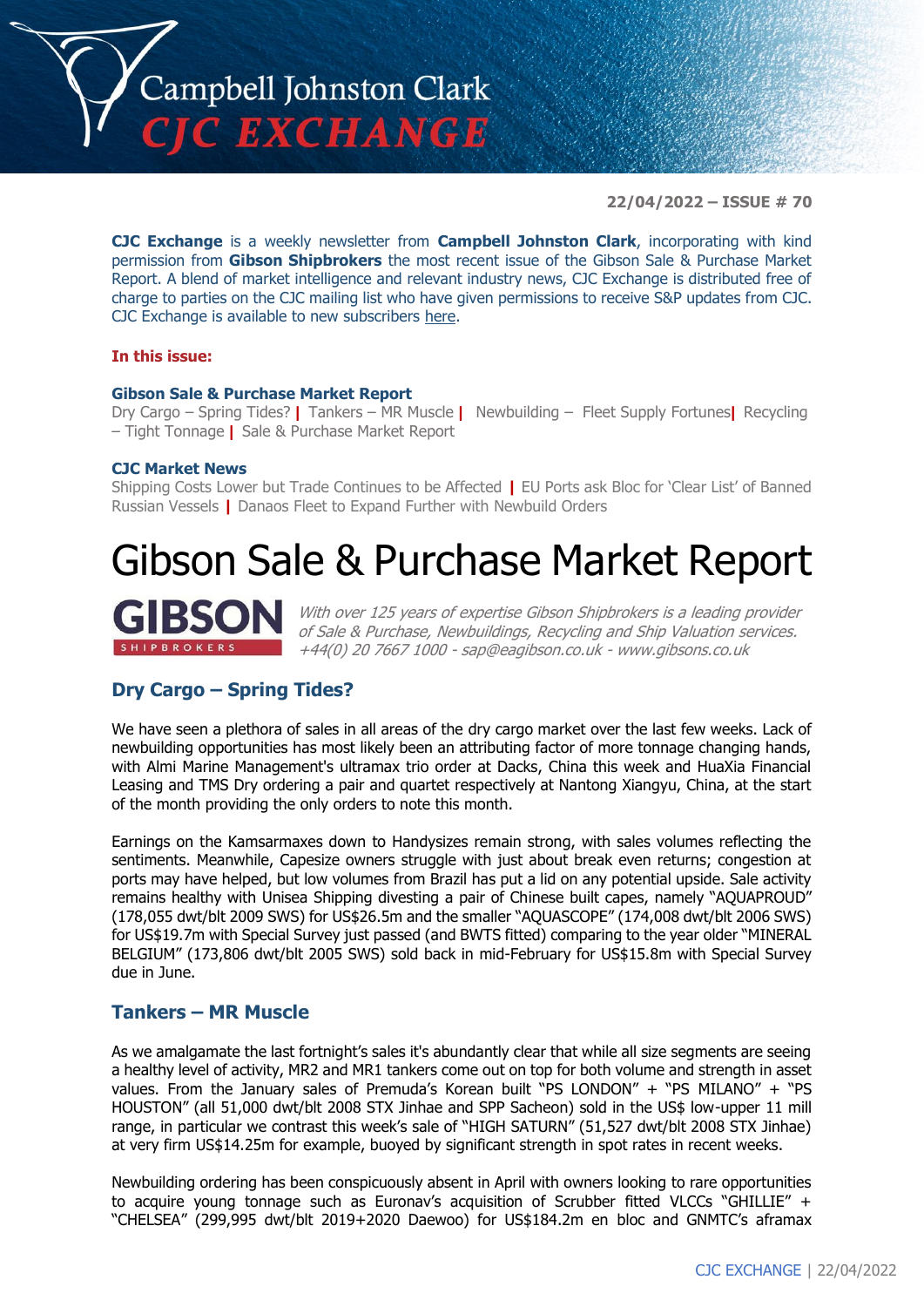

upgrading purchase of Scrubber fitted "NEW YORK STAR" + "PHILADEPHIA STAR" (115,468 dwt/blt 2022 Daehan) for US\$61m, having sold their "LIBYA" + 17 FEBRUARY (160,000 dwt/blt 2007+2008) to Norwegian interests in March for US\$46m en bloc.

## **Newbuilding – Fleet Supply Fortunes**

Tanker newbuilding activity has remained very limited to date as owners have been restricted by poor charter markets (albeit now improving), relatively high newbuilding pricing, very forward delivery slots and a lack of clarity over future regulation/ designs.

However, despite these obstacles we see a number of fundamental drivers already underway to support the case for placing tanker newbuildings in the near future. The coming historically low orderbooks (typically a standalone driver for newbuilding demand) may well provide structural stimulus to the market/ rates and with 2023/2024/1st half 2025 capacity mostly sold out to other ship types, such stimulus would not be diluted by any fresh ordering. Over the same period we also expect to see an increase in demolition (sanctions lifted and EEXI/ CII removing vintage vessels) and as a result we forecast negative fleet growth in 2023/2024. Such a favourable fleet supply situation has not be seen in many years. It is also unique to tankers in the wider, mainstream shipping space and therefore represents a significant investment opportunity in our view.

The medium sized bulker market indices have recovered losses however we have yet to see ordering resume at the yards. It has also been Easter holidays and Greek Easter now however we expect remaining 2024 slots to be sold if rates remain around current healthy levels and in that event likely cheaper, nominally, than very modern 2nd hand tonnage.

# **Recycling – Tight Tonnage**

With various holidays throughout the world taking place recently including Easter, it has felt somewhat quiet of late and activity not surprisingly has been fairly sluggish and hardly any sales have been reported, especially as the dearth of tonnage continues, but demand across the board is healthy and price levels keep on improving. With second hand asset values holding firm and freight rates performing well there is unlikely to be much change in the supply of tonnage, and although there can occasionally be volatility in ship scrap price levels, we expect market conditions to remain bullish and demo rates to stay firm. We have already seen a few sales being reported in the low US\$ 700's for various good spec vessels, and if such speculation proves profitable for the cash buyers and if the local steel plate markets hold firm, we are likely to see further sales of good quality tonnage at ever impressive numbers.

# **Gibson Sale & Purchase Market Report**

#### **S&P SALES**

| <b>Vessel Name</b> | <b>DWT</b> | <b>Built</b> | Yard                            | <b>Buyers</b> | <b>Price</b><br>(\$/m) | <b>Notes</b>                                                          |
|--------------------|------------|--------------|---------------------------------|---------------|------------------------|-----------------------------------------------------------------------|
|                    |            |              | <b>BULKERS</b>                  |               |                        |                                                                       |
| <b>MOUNT OPHIR</b> | 180,181    | 2004         | Imabari Saijo<br>(JPN)          |               | high 17                | DD due 7/22.<br>Scrubber fitted.<br>Sold 3/22,<br>already<br>renamed. |
| <b>AQUAPROUD</b>   | 178,055    | 2009         | Shanghai<br>Waigaogiao<br>(CHN) | Alpha Bulkers | 26.5                   | DD due 9/22.                                                          |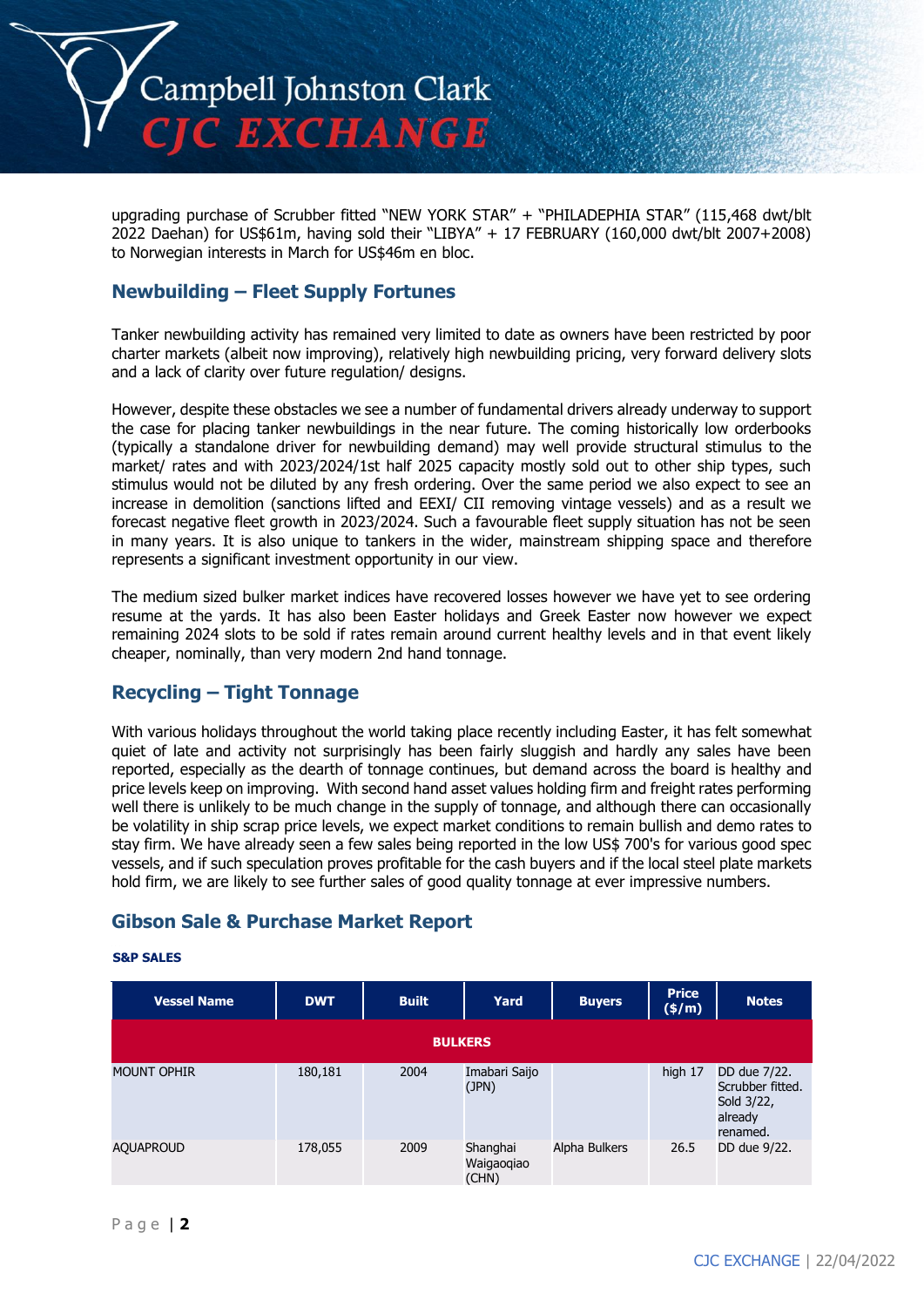Campbell Johnston Clark<br>CJC EXCHANGE

| <b>AQUASCOPE</b>                                 | 174,008 | 2006      | Shanghai<br>Waigaogiao<br>(CHN)       | Chartworld            | 19.7    | SS psd 3/22.<br><b>BWTS fitted.</b>                           |
|--------------------------------------------------|---------|-----------|---------------------------------------|-----------------------|---------|---------------------------------------------------------------|
| <b>ROSCO PALM</b>                                | 82,087  | 2011      | <b>Tsuneishi</b><br>Zhoushan<br>(CHN) | Chinese buyer         | 26      | SS psd 2/21.                                                  |
| <b>DERBY</b>                                     | 80,333  | 2011      | <b>STX Jinhae</b><br>(KRS)            | Chinese buyer         | 24      | DD psd 1/22.<br><b>BWTS fitted.</b>                           |
| <b>CORAL CRYSTAL</b>                             | 78,103  | 2012      | Shin Kurushima Greek buyer<br>(JPN)   |                       | reg 25  | DD due 7/23.<br><b>BWTS fitted.</b>                           |
| S'HAIL AL KHOR                                   | 75,228  | 2001      | Samho (KRS)                           |                       | 9.9     | SS psd 1/21.<br><b>BWTS fitted.</b><br>Dely 1/23.             |
| SHAO SHAN 1                                      | 74,009  | 1997      | Tsuneishi (JPN) Chinese buyer         |                       | 8.6     | SS+BWTS due<br>6/22.                                          |
| NAVIGARE BACCA                                   | 61,286  | 2016      | Imabari (JPN)                         | Bangladeshi<br>buyer  | 32.5    | SS psd 4/21.<br><b>BWTS fitted.</b>                           |
| <b>TITAN II</b>                                  | 57,337  | 2009      | STX Jinhae<br>(KRS)                   | Chinese buyer         | 17.5    | Dely + DD due<br>8/22. BWTS<br>fitted.                        |
| JIA LONG SHAN + JIA MAO<br>SHAN + JIA SHENG SHAN | 57,000  | all 2011  | <b>CIC Jiangsu</b><br>(CHN)           |                       |         | 17.5 each SS psd 2021.<br><b>BWTS fitted.</b>                 |
| <b>NEW ABLE</b>                                  | 55,889  | 2014      | Oshima Zosen Daido Kaiun<br>(JPN)     |                       | 27      | <b>BWTS fitted.</b><br>Open hatch.<br>Eco.Passing DD<br>4/22. |
| <b>GDF SUEZ NORTH SEA</b>                        | 55,848  | 2012      | IHI (JPN)                             |                       | 21.5    | DD due 6/23.<br><b>BWTS fitted.</b>                           |
| <b>OSIOS DAVID</b>                               | 55,831  | 2012      | IHI (JPN)                             |                       | 22.2    | DD due 12/23.<br><b>BWTS+Surf bulb</b><br>fitted.             |
| <b>ERATIOS</b>                                   | 55,060  | 2011      | Taizhou<br>Jiantiao (CHN)             | <b>UAE buyer</b>      | 17.6    | SS psd 9/21.<br><b>BWTS fitted.</b>                           |
| NZ SHANGHAI                                      | 54,808  | 2010      | Jiangsu<br>Qinfeng (CHN)              | Chinese buyer         | $16.9*$ | *Auction sale.<br>DD due 7/23.<br>BWTS due 8/22.              |
| <b>UNION VICTORY</b>                             | 53,716  | 2010      | Chengxi (CHN) Indian buyer            |                       | 17.2    | DD due 11/23.<br><b>BWTS fitted.</b>                          |
| DORIC SPIRIT                                     | 52,428  | 2001      | Tsuneishi (JPN)                       |                       | 13.5    | SS psd 10/21.<br><b>BWTS fitted.</b>                          |
| <b>ELIM PEACE</b>                                | 51,187  | 2001      | New Century<br>(CHN)                  | Chinese buyer         | 12.5    | SS due 1/23.                                                  |
| DOLCE VITA                                       | 38,762  | 2015      | Chengxi (CHN)                         |                       | 24.9    | DD due 4/23.<br><b>BWTS fitted.</b>                           |
| NILE CONFIDANTE                                  | 37,300  | 2012      | Shandong<br>Huahai (CHN)              | Asian buyer           | 12.8    | DD due 5/22<br><b>BWTS</b> due by<br>11/22.                   |
| <b>OCEAN FALCON</b>                              | 37,152  | 2011      | Hyundai Mipo<br>(KRS)                 | Greek buyer           | 18.2    | SS psd<br>5/21.BWTS<br>fitted.                                |
| <b>PROMISE 3</b>                                 | 32,312  | 2010      | Samho (KRS)                           | German buyer          | 17.2    | DD due 4/23.<br>Dely basis BWTS<br>to be fitted<br>5/22.      |
| <b>ZEUS IV</b>                                   | 32,165  | 2009      | Hakodate<br>(JPN)                     |                       | $15.1*$ | *Auction sale.<br>SS due 5/22.<br>Logs fitted.                |
|                                                  |         |           | <b>TANKERS</b>                        |                       |         |                                                               |
| <b>NISSHO MARU</b>                               | 300,544 | 2004      | I H I (JPN)                           | 0                     | 31      | DD psd 11/21.                                                 |
| <b>GHILLIE + CHELSEA</b>                         | 299,995 | 2019+2020 | Daewoo (KRS) Euronav                  |                       | bloc    | reg 184 en BWTS+Scrubber<br>fitted.                           |
| <b>SKS SKEENA</b>                                | 158,933 | 2006      | Hyundai<br>Samho (KRS)                | <b>Brave Maritime</b> | 23.5    | Coated.Trading<br>dirty. SS psd                               |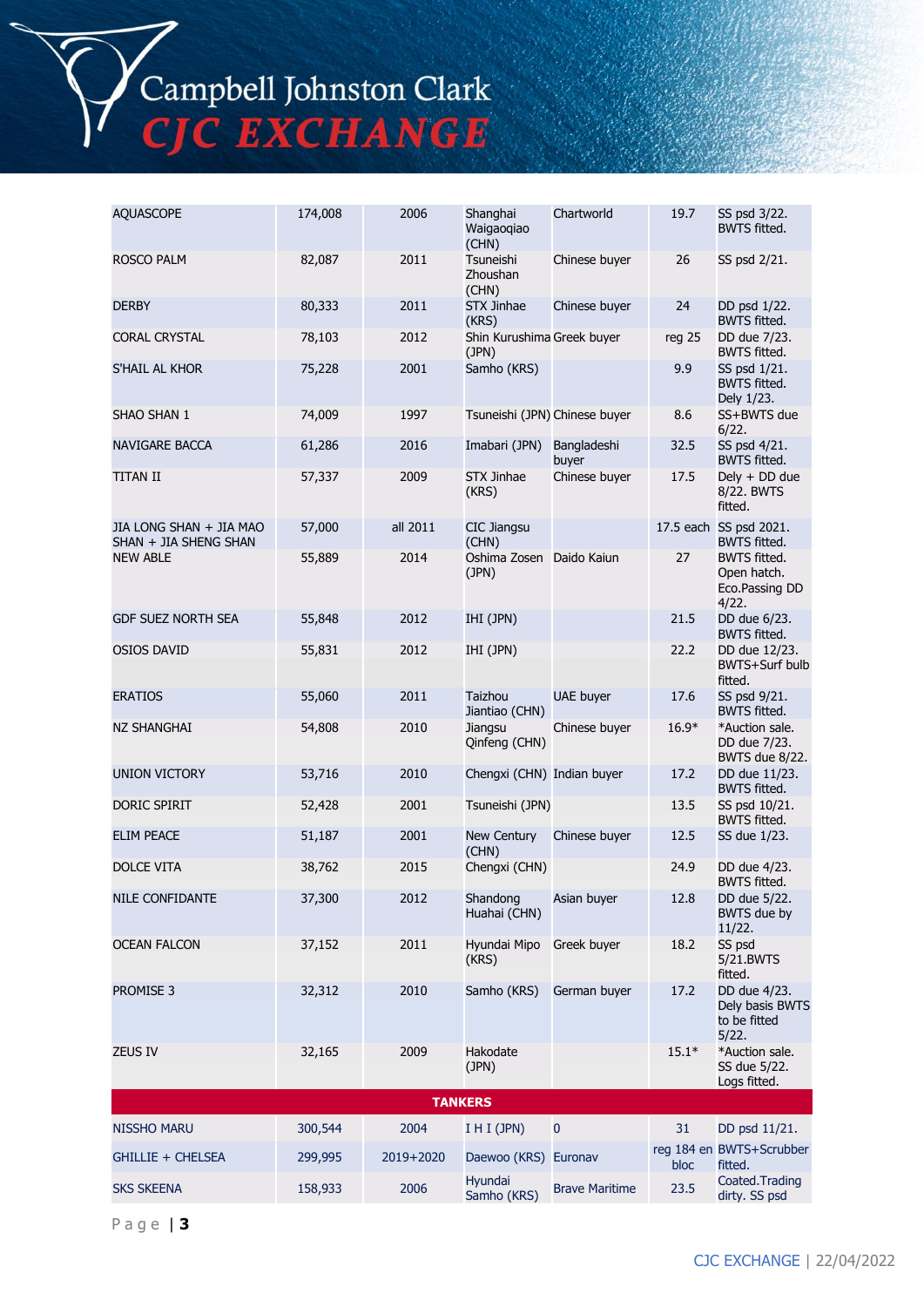Campbell Johnston Clark<br>CJC EXCHANGE

|                                                              |         |           |                                      |                                        |                   | 8/21. BWTS<br>fitted.                                                            |
|--------------------------------------------------------------|---------|-----------|--------------------------------------|----------------------------------------|-------------------|----------------------------------------------------------------------------------|
| NEW YORK STAR +<br>PHILADELPHIA STAR                         | 115,468 | both 2022 | Daehan (KRS) GNMTC                   |                                        | 61 each           | <b>BTWS+Scrubber</b><br>fitted. Tier III.                                        |
| <b>WAFRAH</b>                                                | 113,849 | 2007      | Daewoo (KRS) Greek buyer             |                                        | 17                | Coated. Trading<br>dirty. Uncoiled.<br>SS due 10/22.<br>Has BWTS<br>uninstalled. |
| <b>SILVER</b>                                                | 107,507 | 2010      | Tsuneishi (JPN) 0                    |                                        | 24.3              | DD due 7/23.<br><b>BWTS fitted.</b>                                              |
| <b>BANDA SEA</b>                                             | 105,576 | 2007      | Sumitomo<br>(JPN)                    | Greek buyer                            | 21                | DD due 5/22.<br>Scrubber fitted.                                                 |
| <b>ASTRO SCULPTOR</b>                                        | 105,109 | 2003      | Daewoo (KRS) 0                       |                                        | 15.6              | SS due 1/23.                                                                     |
| ???tbn??? (Vitol owned)                                      | МR      | 2019      | ???                                  | 0                                      | 35.5              | Deepwell.                                                                        |
| <b>HIGH SATURN</b>                                           | 51,527  | 2008      | <b>STX Jinhae</b><br>(KRS)           | Greek buyer                            | 14.25             | Deepwell.<br>SS+BWTS due<br>4/23.                                                |
| <b>ST JACOBI</b>                                             | 50,210  | 2014      | SPP Sacheon<br>(KRS)                 | Indonesian<br>buyer                    | 22.9              | Deepwell. DD<br>psd 12/21.<br><b>BWTS fitted.</b>                                |
| ARCTIC LIZZARD + ARCTIC<br><b>BREEZE</b>                     | 49,999  | both 2006 | <b>STX Jinhae</b><br>(KRS)           | 0                                      | reg 24 en<br>bloc | Deepwell. Ice<br>1A.SS psd 6/22.                                                 |
| <b>LARGO SEA</b>                                             | 49,990  | 2016      | SPP Sacheon<br>(KRS)                 | 0                                      | 29.8              | Deepwell. SS<br>psd 9/21. BWTS<br>fitted.                                        |
| <b>MAERSK TANGIER</b>                                        | 49,834  | 2016      | Sungdong<br>(KRS)                    | 0                                      | 31                | Deepwell. SS<br>psd 2/21. BWTS<br>fitted.                                        |
| TROGIR KAIROS I + SONGA<br><b>PRIDE</b>                      | 49,710  | 2015+2016 | Trogir (CRT)                         | Hammonia<br>Schiffsholding<br>(HHX)    | 50.5 en<br>bloc   | 20 grades. For 5<br>yrs TC to Weco<br>Tanker. Dely by<br>7/22.                   |
| <b>SUNLIGHT EXPRESS</b>                                      | 45,931  | 2011      | Shin Kurushima <sub>n</sub><br>(JPN) |                                        | reg 17            | Pump-room. DD<br>due 9/23.                                                       |
| PRO EMERALD                                                  | 44,993  | 2003      | Shin Kurushima Far Eastern<br>(JPN)  | buyer                                  | 6.8               | Pump-room.SS<br>due 1/23.                                                        |
| <b>SEAWAYS CANAVERAL</b>                                     | 37,582  | 2006      | Hyundai Mipo<br>(KRS)                | <b>Trans KA</b>                        | 9.85              | Deepwell. Ice<br>1A. SS psd 7/21.<br><b>BWTS fitted.</b>                         |
| SEAWAYS AMBROSE +<br>SEAWAYS CAPE HORN + S'<br><b>CHANIA</b> | 37,000  | all 2006  | Hyundai Mipo<br>(KRS)                | Chemikalien<br>Seetransport            | 9.9               | Deepwell. Ice<br>1A. SS all psd<br>2021. BWTS<br>fitted.                         |
| <b>VALE</b>                                                  | 19,997  | 2008      | Sekwang (KRS) 0                      |                                        | 9                 | Epoxy. IMO II.<br>SS due 11/23.                                                  |
| <b>FOREST PARK</b>                                           | 19,803  | 2013      | Kitanihon (JPN) 0                    |                                        | 16.5              | Stainless Steel.<br>SS due 11/23.                                                |
| PHUONG DONG STAR                                             | 9,045   | 2007      | (CHN)                                | Yangzhou Kejin Middle Eastern<br>buyer | 3.1               | Epoxy. IMO II.<br>SS due 2/22.                                                   |

#### **NEWBUILDING ORDERS**

| <b>Ordering Client</b>                   | <b>Vessel Type</b> | Size / No. of<br>units       | <b>Shipyard</b><br>(Country)   | <b>Delivery</b> | <b>Price</b><br>$(*m)$ | <b>Notes</b>           |
|------------------------------------------|--------------------|------------------------------|--------------------------------|-----------------|------------------------|------------------------|
| <b>BULKERS</b>                           |                    |                              |                                |                 |                        |                        |
| Almi Marine Management                   | <b>Ultramax</b>    | 64,000 dwt x 2+1 DACKS (CHN) |                                | 2024            | 0                      | EEDI 3.                |
| <b>CONTAINERS / RO-RO / REEFER / PCC</b> |                    |                              |                                |                 |                        |                        |
| Cido Shipping                            | Containership      | 15,000 TEU x 2               | Hyundai<br>Samho (KRS)         | 2024            | 176                    | 0                      |
| Seaaspan Corp                            | Containership      | 8,000 TEU x<br>$4 + 2 + 2$   | <b>K Shipbuilding</b><br>(KRS) | 2024-2025       | xs 120                 | LOI. LNG dual<br>fuel. |

P a g e | **4**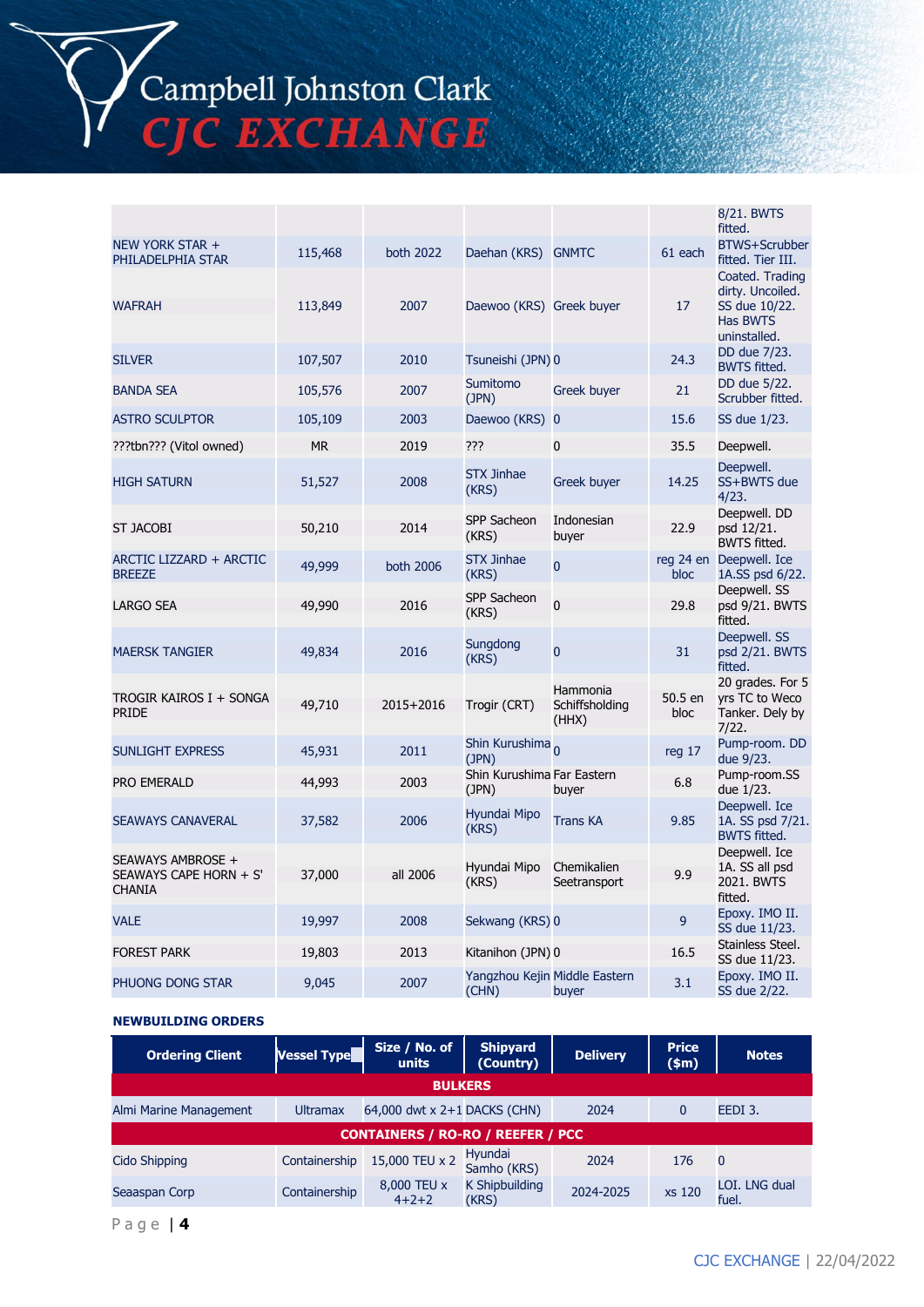Campbell Johnston Clark<br>CJC EXCHANGE

| <b>Ray Car Carriers</b>                       | <b>PCTC</b>   | 7,500 CEU x 2                    | Hyundai<br>Samho (KRS)          | 2025      | 119          | LNG dual fuel.                            |
|-----------------------------------------------|---------------|----------------------------------|---------------------------------|-----------|--------------|-------------------------------------------|
| Cosco Shipping Specialised<br>Carriers        | <b>PCTC</b>   | 7,500 CEU x 6                    | Fujian Mawei /<br>Xiamen (CHN)  | 2024-2025 | reg 86       | LNG dual fuel.                            |
| Cosco Shipping Specialised<br><b>Carriers</b> | <b>PCTC</b>   | 7,500 CEU x 6                    | GSI (CHN)                       | 2024-2025 | reg 86       | LNG dual fuel.                            |
| Cosco Shipping Specialised<br><b>Carriers</b> | <b>PCTC</b>   | 7,500 CEU x 3                    | Shanghai<br>Waigaogiao<br>(CHN) | 2024-2025 | req86        | LNG dual fuel.                            |
| Danaos Shipping                               | Containership | 7,200 TEU x 4                    | Daehan (KRS)                    | 2024      | 91           | Scrubber fitted.<br>Methanol ready.       |
| <b>Celsius Shipping</b>                       | Containership | 3,000 TEU x 2                    | Penglai Jinglu<br>(CHN)         | 2024      | $\mathbf{0}$ | *Declared<br>options.<br>Methanol ready.  |
| <b>MSC</b>                                    |               | Containership 1,800 TEU x 4+6    | Fujian Mawei<br>(CHN)           | 2023-2024 | est xs 30    | Bangkokmax.<br>EEDI 3. Tier 3.            |
|                                               |               | Gas (LNP / LPG / GAG/ CO2)       |                                 |           |              |                                           |
| Cosco                                         | <b>LNG</b>    | 174,000 cbm x 6<br>$+$ opts      | Hudong-<br>Zhonghua<br>(CHN)    | 2026      | $\Omega$     | Against long TC<br>to Sinopec.            |
| <b>MOL</b>                                    | <b>LNG</b>    | 174,00 cbm x 2 Daewoo (KRS) 2026 |                                 |           | 0            | ME-GA M/E.<br>Onboard re-<br>liquefaction |
| <b>NYK</b>                                    | LPG/NH3       | 86,700 cbm x 1                   | Kawasaki<br>Sakaide (JPN)       | 2024      | 0            | LPG duel fuel.<br>230m LOA.               |

#### **RECYCLING ACTIVITY**

| <b>Vessel Name</b>                                                | <b>BUILT</b>      | <b>DWT</b>        | <b>LWT</b>   | <b>Delivery</b>   | <b>Price</b><br>$(\frac{2}{3})$ | <b>Notes</b>                         |  |
|-------------------------------------------------------------------|-------------------|-------------------|--------------|-------------------|---------------------------------|--------------------------------------|--|
| <b>CAPESIZE</b>                                                   |                   |                   |              |                   |                                 |                                      |  |
| <b>KEOYANG ORIENT</b>                                             | 1997 / Korea      | 149,322           | 18,138       | as-is Taiwan      | 650                             | <b>HKC</b> Green<br><b>Recycling</b> |  |
| <b>LR1 / PANAMAX TANK</b>                                         |                   |                   |              |                   |                                 |                                      |  |
| <b>SEAWAYS RUBYMAR</b>                                            | 2002 / Korea      | 69,599            | 13,247       | India             |                                 | <b>HKC</b> Green<br>Recycling        |  |
|                                                                   |                   | <b>TANKER</b>     |              |                   |                                 |                                      |  |
| <b>SPLENDOUR SAPPHIRE</b>                                         | 1998 / Croatia    | 47,314            | 9,697        | Pakistan          | 722                             |                                      |  |
| <b>ANNABELLE</b>                                                  | 2005 / Croatia    | 40,746            | 10,466       | <b>Bangladesh</b> |                                 |                                      |  |
| <b>VS RIESA</b>                                                   | 2003 / China      | 34,558            | 9,169        | India             |                                 | <b>HKC</b> Green<br><b>Recycling</b> |  |
| <b>Recycling Prices</b><br>(US\$/LWT)                             |                   |                   |              |                   |                                 |                                      |  |
|                                                                   | <b>Bangladesh</b> | <b>Pakistan</b>   | <b>India</b> | <b>Turkey</b>     |                                 |                                      |  |
| Tank/Cont/Ro-<br>Ro/Capes/LPG/PCC                                 | 695/710           | 690/700           | 690/700      | 460/470           |                                 |                                      |  |
| Dry Cargo/Bulk/Tween/Gen<br>Cargo                                 | 685/695           | 680/690           | 680/690      | 450/460           |                                 |                                      |  |
| <b>Newbuild and Second</b><br>Hand Values $(\frac{4}{3}$ million) |                   |                   |              |                   |                                 |                                      |  |
|                                                                   | <b>Newbuild</b>   | <b>5 Year Old</b> | 10 Year Old  |                   |                                 |                                      |  |
| <b>Tankers</b>                                                    |                   |                   |              |                   |                                 |                                      |  |
| <b>VLCC</b>                                                       | 116               | 74                | 51           |                   |                                 |                                      |  |
| <b>SUEZMAX</b>                                                    | 77.5              | 50                | 34           |                   |                                 |                                      |  |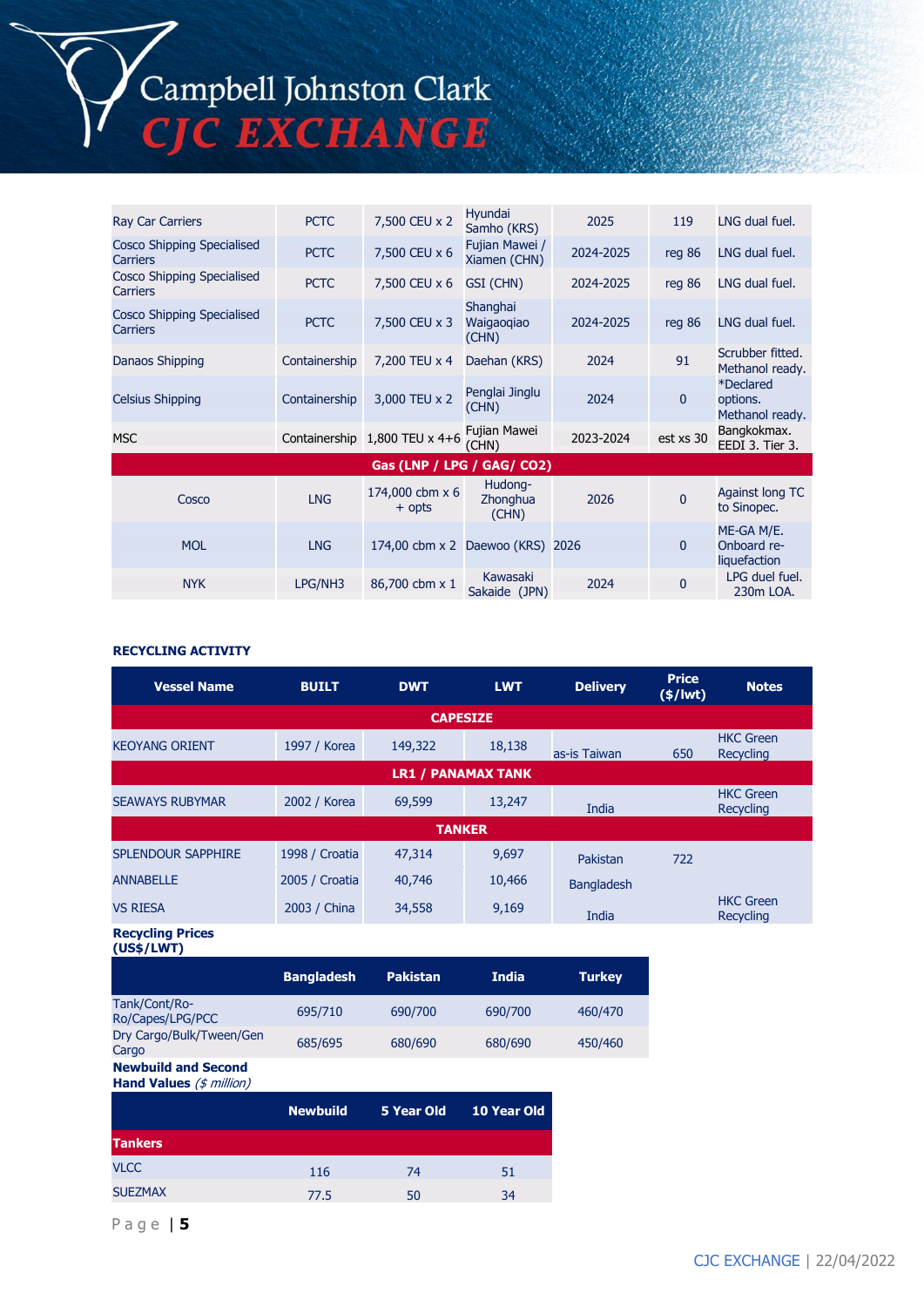

| <b>AFRAMAX</b>                                                           | 60.5           | 45       | 30   |
|--------------------------------------------------------------------------|----------------|----------|------|
| <b>MR</b>                                                                | 41             | 32.5     | 21   |
| <b>Bulkers</b>                                                           |                |          |      |
| <b>CAPESIZE</b>                                                          | $62.5^{\circ}$ | 48.5 eco | 34   |
| <b>KAMSARMAX / PANAMAX</b>                                               | $36^$          | 36.5     | 27.5 |
| <b>ULTRAMAX / SUPRAMAX</b>                                               | $33.5^{\circ}$ | 33.5     | 22.5 |
| <b>HANDYSIZE</b>                                                         | $30^$          | 28.5     | 19.5 |
| A. Ohio est puite (ethemics heard were tenedered Usuan computered build) |                |          |      |

^=Chinese price (otherwise based upon Japanese / Korean country of build)

*This report has been produced for general information and is not a replacement for specific advice. While the market information is believed to be reasonably accurate, it is by its nature subject to limited audits and validations. No responsibility can be accepted for any errors or any consequences arising therefrom. No part of the report may be reproduced or circulated without our prior written approval. © E.A. Gibson Shipbrokers Ltd 2021.*

# CJC Market News



Campbell Johnston Clark (CJC) is a medium-sized international law firm advising on all aspects of the shipping sector, from ship finance to dry shipping and comprehensive casualty handling, and all that happens in between. Today, we have offices in London, Newcastle, Singapore and Miami.

## **Shipping Costs Lower but Trade Continues to be Affected**



Despite the notable drop in the cost of shipping containers from China to Europe and the United States since late 2021, Chinese exporters have been forced to delay their delivery time for existing orders, instead prioritising new orders to tackle the ever-changing trade landscape.

The conflict in Ukraine has had a profound effect on the prices of energy and agricultural products in Europe and beyond, whilst causing fluctuation in exchange rates, most notably to the US dollar. Chairman of Zheijang Kingston Supply Chain

Group Co Ltd, Jin Xiaomin, stated: "These factors have weakened consumption in these regions and squeezed our export volume. Many Chinese companies booked shipping containers in advance last year because it was hard to find an available container back then. But, they stopped adopting such measures this year as freight rates and foreign trade orders have declined while shipping capacity provided by companies such as Maersk Line and CMA CGM SA has surged."

Last year, the price for a container shipped from Shenzhen to West Coast USA ports hit a high of US\$17,000. That has now dropped to US\$8,000. Despite that, trade has continued to be hindered by other external factors. A resurgence in Covid-19 across parts of China is one of those factors. As a result, an exporter at the Iiwu International Trade Market, Chen Yanzhen, stated "Our manufacturing and delivery period used to be between 30 and 60 days. Affected by the price increase of raw materials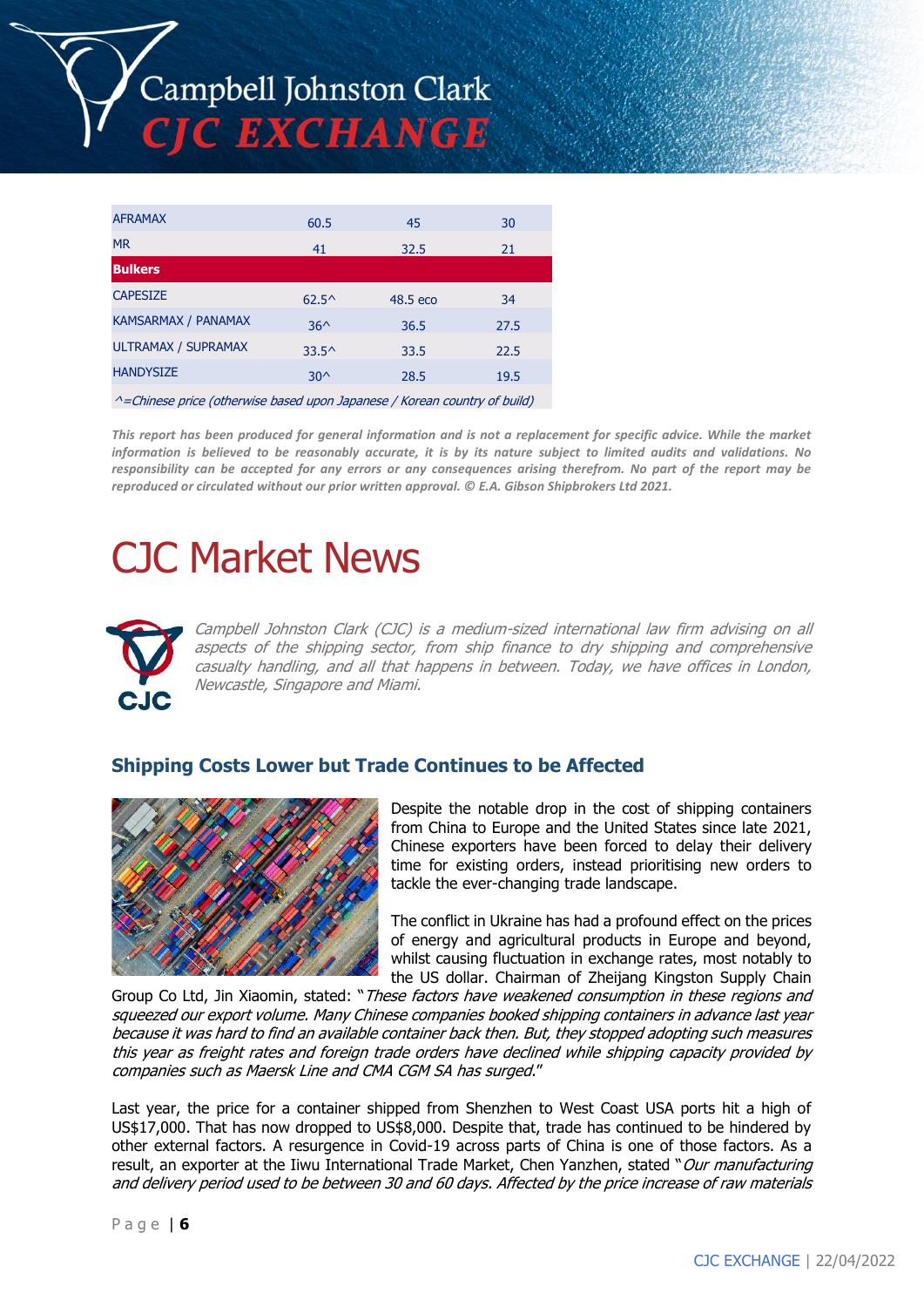

last year, together with the COVID-19 resurgence in Shanghai, our production capacity is tight. It has been extended to 60 to 90 days."

Measures have also been implemented to ease the pressure on exporters in the Yangtze River Delta region to improve operating efficiency to combat the Covid resurgence. Import and export declarations can now be completed online, while goods inspections can be carried out without staffers in attendance at various Shanghai ports.

In order to offset the decline in orders from Europe and the Middle East, many Chinese companies have now expanded their sales channels in other emerging economies.

## **EU Ports ask Bloc for 'Clear List' of Banned Russian Vessels**



The European Union announced last week a fifth round of sanctions against Russia and its businesses due to the war in Ukraine, including a ban on Russian vessels from accessing EU ports. However, representatives of European sea ports have stated they need a "clear list" of all the Russian ships banned under the latest round of EU sanctions.

The European Sea Ports Organisation (ESPO) voiced support but stressed in a statement the need for "*governments and* competent public authorities, both at national and EU level,

to take up their responsibilities and plan enough staff and resources to ensure a smooth application of the measures".

The EU has shut its ports to all Russian ships until August, except for those carrying "*agricultural and* food products, humanitarian aid, and energy." The ban also extends to vessels that have changed their Russian flag or their registration to the flag or register of any other State after 24 February 2022.

Given the difficulties of identifying vessels which may have undergone this change, the ESPO have called on the European Maritime Safety Agency to provide "a clear list of Russian vessels to be banned from EU ports, taking into account those vessels that have re-flagged or re-registered since February 24", when the invasion began.

The latest round of EU sanctions also include a ban on Russian coal imports into the EU, wseen as a possible first step towards what could eventually become a broader prohibition on energy supplies from Russia.

## **Danaos Fleet to Expand Further with Newbuild Orders**



The Coustas-led NY-listed Danaos Corporation from Greece announced on Monday, 11 April, their order for four neopanamax 7,200 TEU newbuild containerships from Daehan Shipbuilding in South Korea scheduled for delivery in 2024.

According to the announcement, the vessels will be at the forefront of new technology built with the latest specifications on emissions requirements and will be methanol fuel ready.